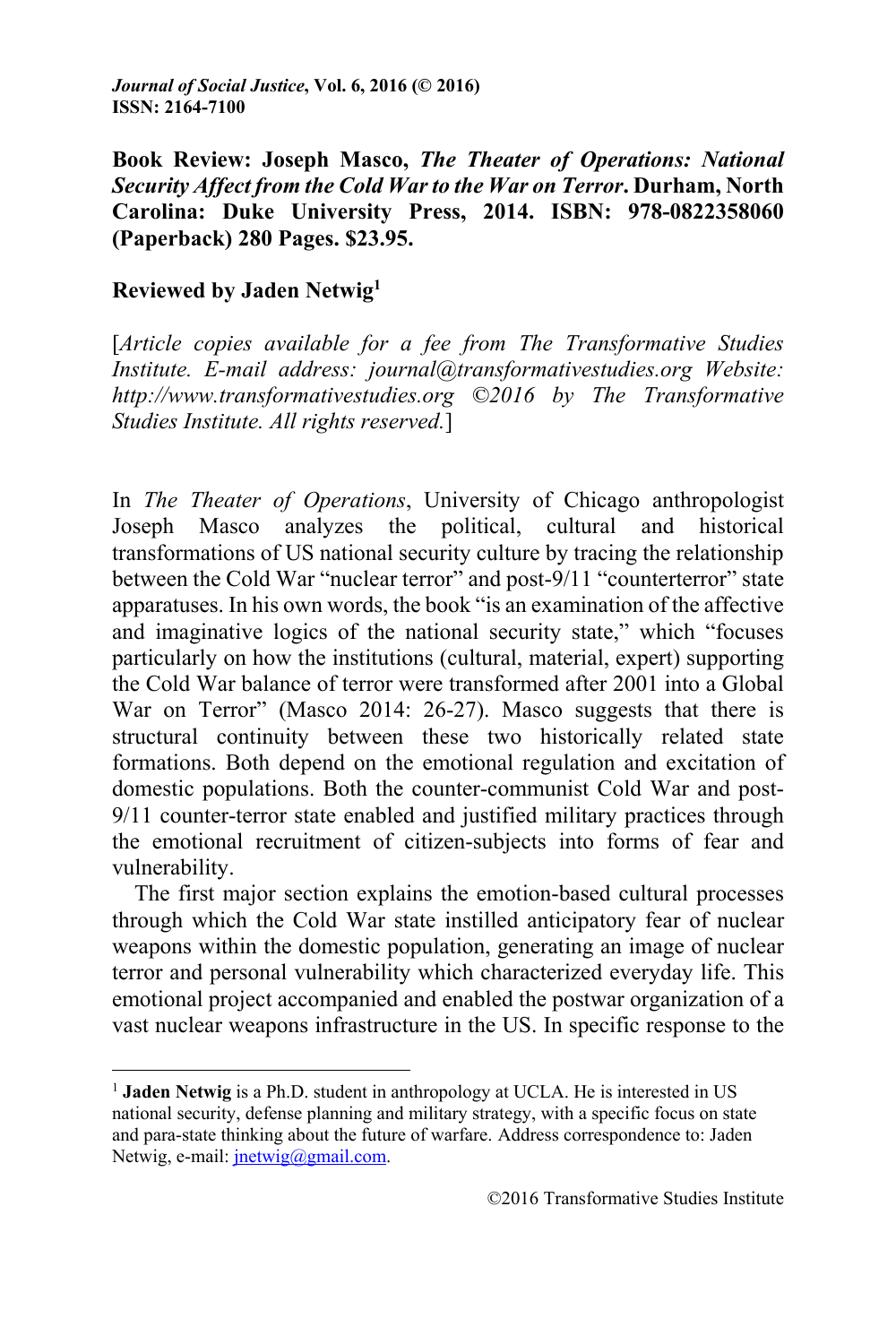putative postwar threat of nuclear weapons, the US Cold War state deployed a "new kind of social engineering project, pursued with the help of social scientists and the advertising industry, to teach citizens a specific kind of nuclear fear while normalizing the nuclear crisis" (Masco 2014: 50). Some of these state projects enacted large-scale citizen mobilization. For instance, "civil defense" programs, the emergency national exercises of which simulated for the domestic populace imagined scenarios of nuclear obliteration from 1953 to 1961, was a key tool of the state (Masco 2014: 54). Other projects provoked the emotional reactions of citizens and tied them to the protection of state security through the public circulation of cultural representations of imagined threat. The Federal Civil Defense Administration, for example, generated, catalogued and publicized through the mass media system a detailed series of maps which represented Soviet nuclear targets, often large cities labeled either as "target area" or "critical target area" throughout the 1950s (Masco 2014: 53). A central goal of the state, then, was the regulation of the domestic community at the emotional level. Nuclear fear became the means through which citizen-subjects expressed national cohesion and collective (in)security.

The Cold War state's emotional activation of fear and terror within populations — governed by the image of imminent nuclear destruction over time became re-cast in the form of an emotional politics of "terrorism" and "counter-terrorism" after 9/11. Instead of being primed in terms nuclear obliteration, the domestic population after 9/11 became rewired to attend to the perpetual threat of the figure of the "terrorist" equipped with "weapons of mass destruction." This shift was encapsulated in 2002 during the run-up to the 2003 Iraq War, when then-Secretary of Defense Donald Rumsfeld articulated the risk to the nation-state posed by "unknown unknowns." Because these terrorist threats were purportedly impossible to render knowable by the security state, strategies of preemptive warfare were needed. Support for a pre-emptive US attack on Iraq was further intensified by the state's attempt to link Saddam Hussein with biological and chemical "weapons of mass destruction," an imagined connection which drew from but re-scripted the older Cold War-era nuclear threat.

A central innovation made by the US security state in the post-9/11 transition was the introduction of a specific *malleability* in the definitions of "terrorism" and "weapons of mass destruction." These concepts grounded in new discourses of counter-terrorism — are elastic enough to include varied sorts of threats to the state depending on its specific interests. Together, "they offer perhaps the purest form of threat projection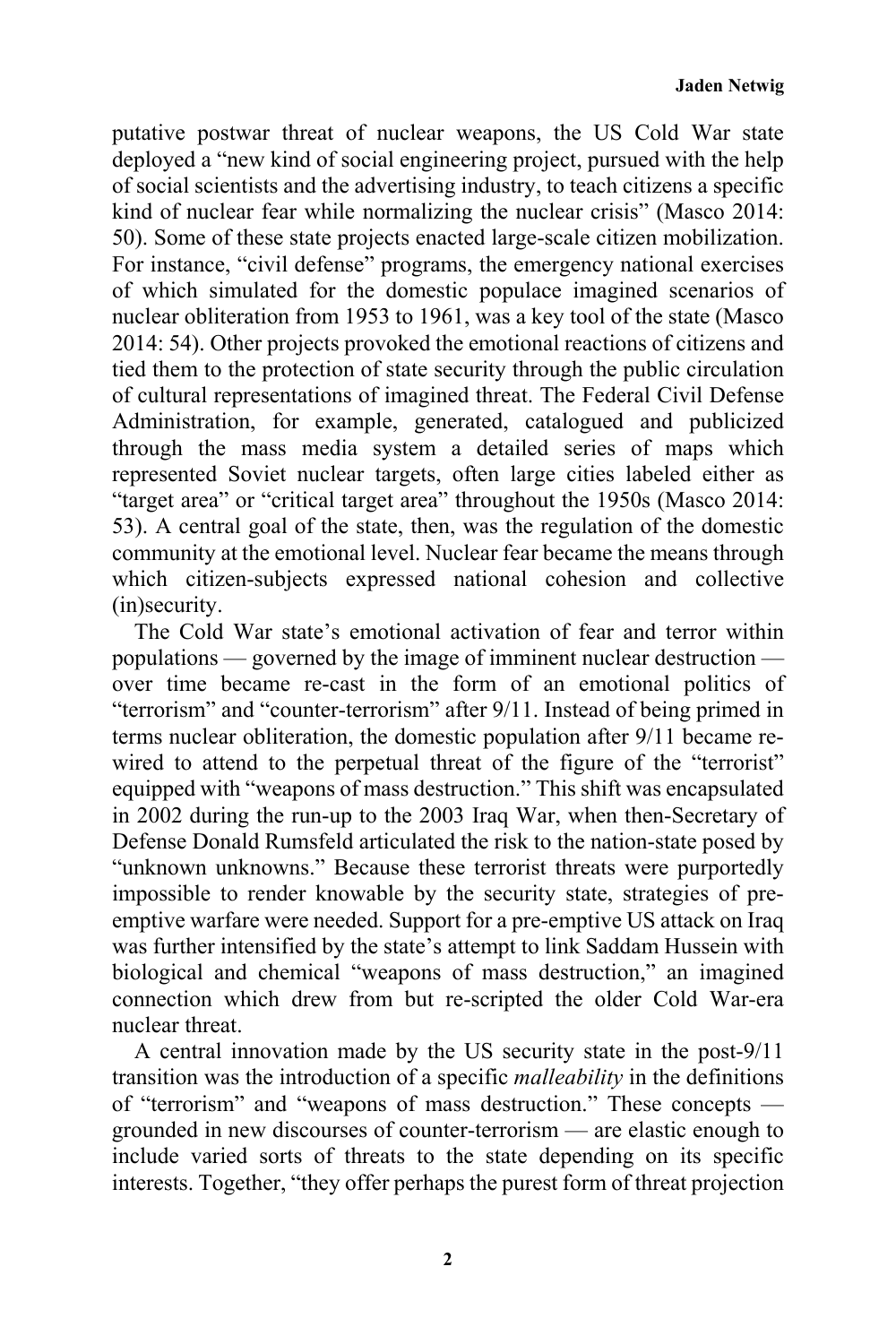imaginable, one devoid of specific content (and thus able to be filled with nearly everything) but nonetheless capable of being felt as existentially consequential" (Masco 2014: 27). The post-9/11 security logic of preemption mentioned above, for example, enables the counterterror state to not only shape objects of threat, but prefigure and enact various policies of state security in response. Consider, for example, the deployment of the idea of pre-emptive defense against (non-existent) "weapons of mass destruction" to legitimize the invasion and occupation of Iraq in 2003. Under the counterterror state, the scope of possible objects of threat is effectively limitless — including everything from vials of anthrax to an isolated suitcase — and unconstrained by national territorial boundaries. The domain of threat is also future-oriented in that there is no end-point for projects of and possibilities for counterterror-oriented national security. For Masco, the "security apparatus... determines what counts as *terror* to enable its own field of action" (Masco 2014: 27). The counterterror security state thus endlessly makes new objects of threat, but often with an eye toward intensified security and militarization. For example, after the 2001 anthrax scare, socially oriented public health programs were de-prioritized in favor of programs of biosecurity largely directed through the Office of Health Affairs housed under the Department of Homeland Security.

The "goal of a national security system," suggests Masco with reference to both state formations, "is to produce a citizen-subject who responds to officially designated signs of danger automatically, instinctively activating logics and actions learned over time through drills and media indoctrination" (Masco 2014: 18). Both state formations, and the cultural and institutional systems with which they are involved, deploy a militarized emotional politics in order to both produce and constrain imagined possibilities of danger. The difference between the Cold War "nuclear terror" and "counter-terror" state, however, is equally important for Masco. The latter is the solution to the problem of how to reproduce dominant modes of national security given the lack of an opposing superpower after the collapse of the Soviet Union: "The War on Terror solves the structural problem of an unstable bipolarity (and specifically the potential loss of a stabilizing enemy other) by bypassing contemporary politics altogether… and claiming the future itself as the domain it needs to secure" (Masco 2014: 195). Masco goes on to explain that the counterterror state "draws its power from identifying a proliferating field of potential dangers on a planetary scale and then attempting to build a security state capable of responding to each contingency" (Masco 2014: 195).